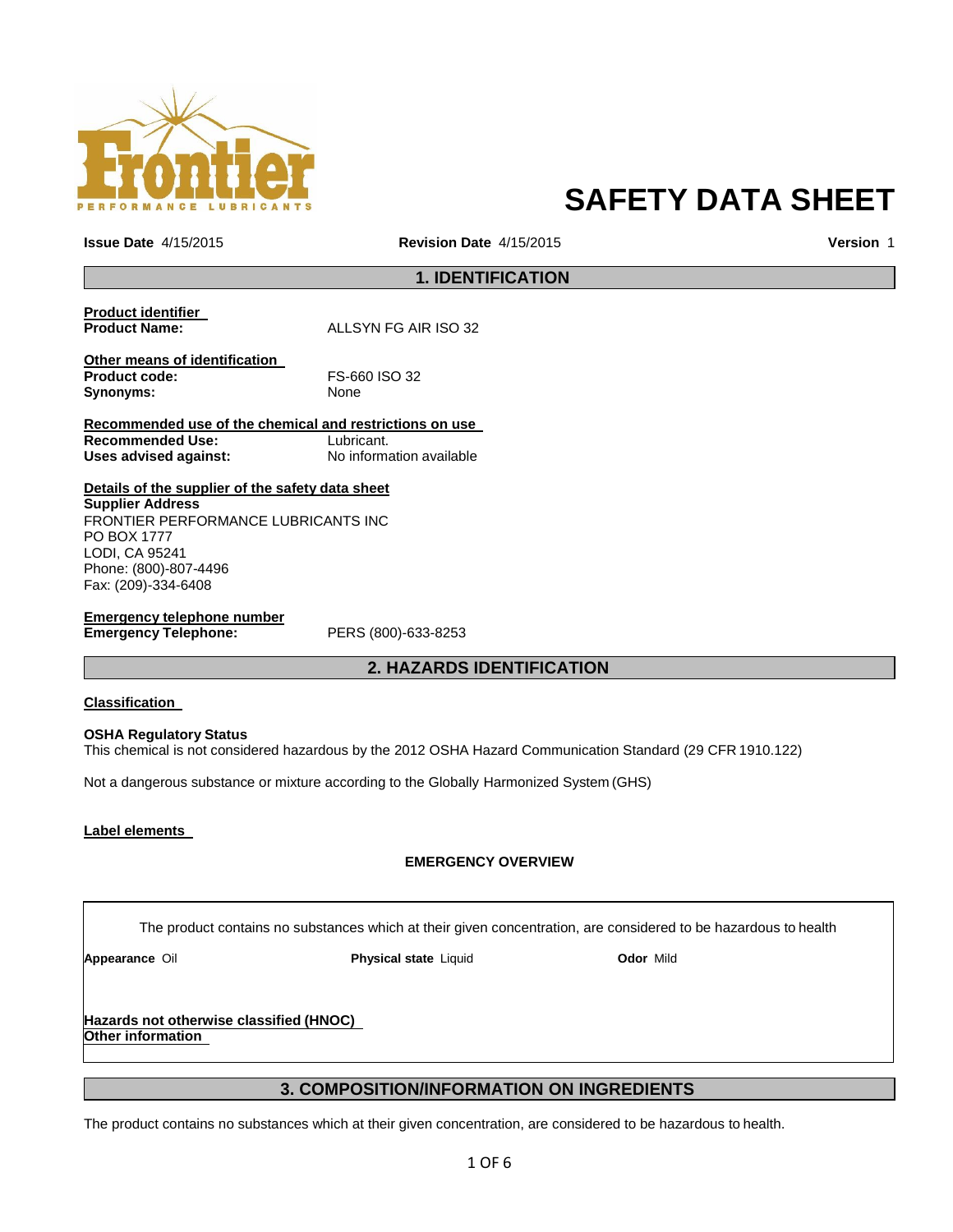## **4. FIRST AID MEASURES**

### **First aid measures**

| Eye contact:         | Rinse thoroughly with plenty of water, also under the eyelids. Immediate medical attention<br>is not required.                                     |
|----------------------|----------------------------------------------------------------------------------------------------------------------------------------------------|
| <b>Skin contact:</b> | Immediate medical attention is not required.                                                                                                       |
| Inhalation:          | In the case of inhalation of aerosol/mist consult a physician if necessary.                                                                        |
| Ingestion:           | Do not induce vomiting. Drink 1 or 2 glasses of water. Never give anything by mouth to an<br>unconscious person. Consult a physician if necessary. |

### **Most important symptoms and effects, both acute and delayed**

**Symptoms:** No information available.

### **Indication of any immediate medical attention and special treatment needed**

## **5. FIRE-FIGHTING MEASURES**

### **Suitable extinguishing media**

Carbon dioxide (CO2). Dry chemical. Foam. Water spray.

Unsuitable extinguishing media Do not use a solid water stream as it may scatter and spread fire

## **Specific hazards arising from the chemical**

In the event of fire, cool tanks with water spray.

### **Explosion data**

**Sensitivity to Mechanical Impact:** None. **Sensitivity to Static Discharge:** None.

### **Special protective equipment for firefighters**

As in any fire, wear self-contained breathing apparatus pressure-demand, MSHA/NIOSH (approved or equivalent) and full protective gear.

## **6. ACCIDENTAL RELEASE MEASURES**

### **Personal precautions, protective equipment and emergency procedures**

| <b>Personal precautions:</b>                         | Use personal protective equipment. Contaminated surfaces will be extremely slippery.                      |
|------------------------------------------------------|-----------------------------------------------------------------------------------------------------------|
| <b>Environmental precautions</b>                     |                                                                                                           |
| <b>Environmental precautions:</b>                    | Do not flush into surface water or sanitary sewer system. Should not be released into the<br>environment. |
| Methods and material for containment and cleaning up |                                                                                                           |
| <b>Methods for containment:</b>                      | Prevent further leakage or spillage if safe to do so.                                                     |
| Methods for cleaning up:                             | Absorb spill with inert material (e.g. dry sand or earth), then place in a chemical waste<br>container.   |

## **7. HANDLING AND STORAGE**

### **Precautions for safe handling**

**Handling:** Spilling onto the container`s outside will make container slippery.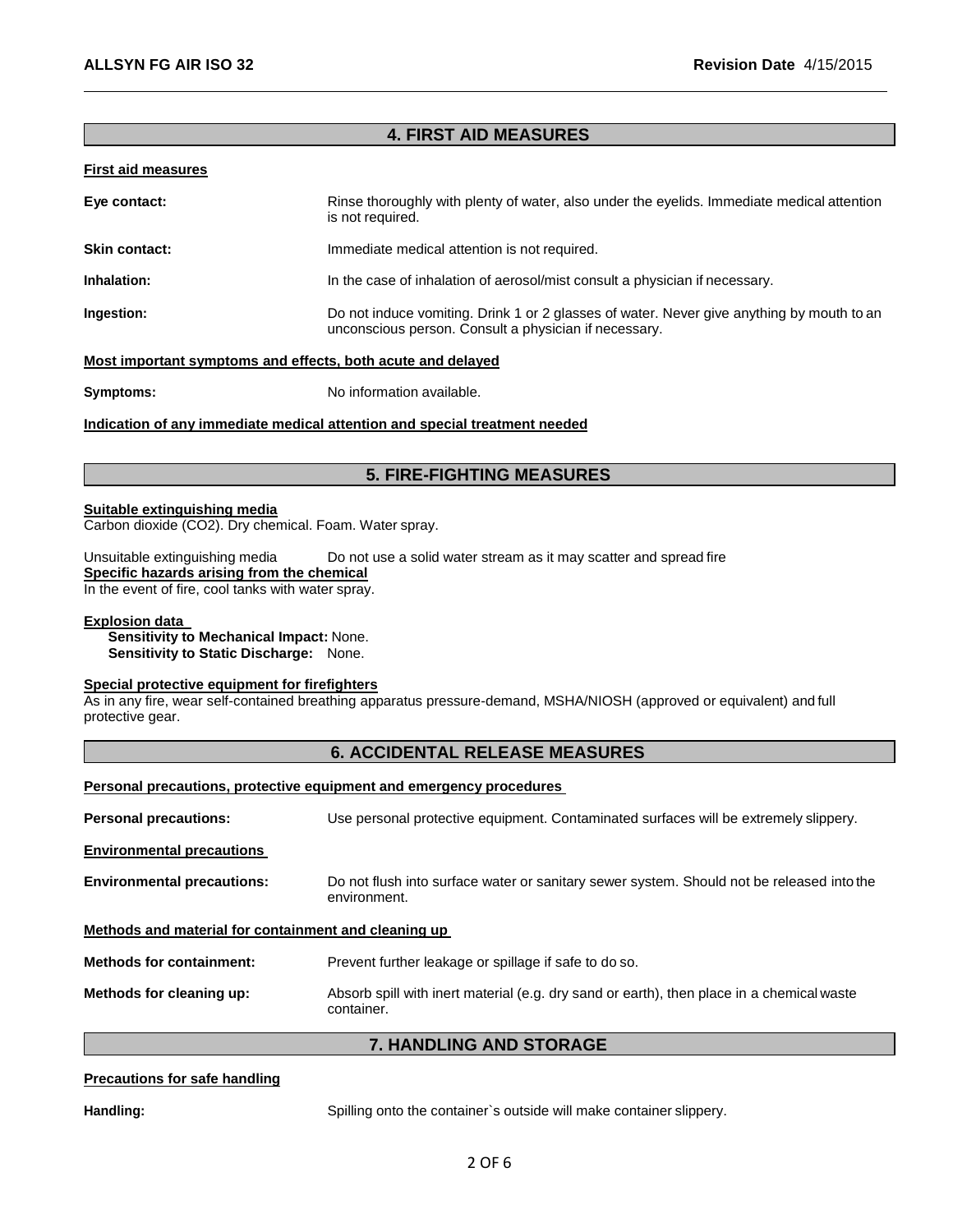## **Conditions for safe storage, including any incompatibilities**

**Storage Conditions:** Keep containers dry and tightly closed to avoid moisture absorption and contamination

## **8. EXPOSURE CONTROLS/PERSONAL PROTECTION**

### **Control parameters**

| <b>Exposure Guidelines:</b><br>Appropriate engineering controls                                    | Contains mineral oil, vegetable oil, and/or synthetic oil. Under conditions which may<br>generate mists, observe the OSHA PEL of 5 mg/m <sup>3</sup> , ACGIH STEL of 10 mg/m <sup>3</sup> .                                  |  |
|----------------------------------------------------------------------------------------------------|------------------------------------------------------------------------------------------------------------------------------------------------------------------------------------------------------------------------------|--|
| <b>Engineering measures to reduce</b><br>exposure:                                                 | Ensure adequate ventilation, especially in confined areas.                                                                                                                                                                   |  |
| Individual protection measures, such as personal protective equipment                              |                                                                                                                                                                                                                              |  |
| <b>Respiratory protection:</b><br>Hand protection:<br>Eye protection:<br>Skin and body protection: | Breathing apparatus needed only when aerosol or mist is formed.<br>Nitrile rubber<br>Safety glasses<br>Usual safety precautions while handling the product will provide adequate protection<br>against this potential effect |  |
| <b>General Hygiene Considerations:</b>                                                             | Avoid contact with skin, eyes and clothing                                                                                                                                                                                   |  |

## **9. PHYSICAL AND CHEMICAL PROPERTIES**

## **Information on basic physical and chemical properties**

| <b>Physical state: Liquid</b><br>Appearance: Oil                                                              |                                              | <b>Odor: Mild</b>                                                                                                                        | <b>Color: Dark yellow</b>               |                                           | <b>Odor threshold: No information</b> | available |
|---------------------------------------------------------------------------------------------------------------|----------------------------------------------|------------------------------------------------------------------------------------------------------------------------------------------|-----------------------------------------|-------------------------------------------|---------------------------------------|-----------|
| <b>Property</b><br><b>Melting</b><br>point/freezing<br>point                                                  | <b>Values</b><br>No information<br>available | Remarks • Method                                                                                                                         | рH<br>Boiling point /<br>boiling range  | Not applicable<br>$>315 °C$ /<br>600 °F   |                                       |           |
| <b>Flash point</b>                                                                                            | > 232 °C/<br>450 °F                          | Cleveland Open Cup                                                                                                                       | <b>Evaporation</b><br>rate              | No information<br>available               |                                       |           |
| <b>Flammability</b><br>(solid, gas)                                                                           | No information<br>available                  |                                                                                                                                          | Flammability<br><b>Limit in Air</b>     |                                           |                                       |           |
| <b>Upper</b><br>flammability<br>limit:                                                                        | No information<br>available                  |                                                                                                                                          | Lower<br>flammability<br>limit:         | No information<br>available               |                                       |           |
| Vapor<br>pressure                                                                                             | No information<br>available                  |                                                                                                                                          |                                         | Vapor density No information<br>available |                                       |           |
| <b>Specific</b><br>Gravity<br>Solubility in                                                                   | < 0.9<br>No information                      |                                                                                                                                          | Water<br>solubility<br><b>Partition</b> | Insoluble in<br>water<br>No information   |                                       |           |
| other solvents available<br><b>Autoignition</b>                                                               | No information                               |                                                                                                                                          | coefficient                             | available<br>DecompositionNo information  |                                       |           |
| temperature<br><b>Kinematic</b>                                                                               | available<br>approx. 33.0                    |                                                                                                                                          | temperature<br><b>Dynamic</b>           | available<br>No information               |                                       |           |
| viscosity<br><b>Explosive properties</b><br><b>Oxidizing properties</b>                                       | cSt @ 40 $\circ$ C                           | No information available<br>No information available                                                                                     | viscosity                               | available                                 |                                       |           |
| <b>Other information</b>                                                                                      |                                              |                                                                                                                                          |                                         |                                           |                                       |           |
| <b>Softening point</b><br><b>Molecular weight</b><br>VOC Content (%)<br><b>Density</b><br><b>Bulk density</b> |                                              | No information available<br>No information available<br>No information available<br>No information available<br>No information available |                                         |                                           |                                       |           |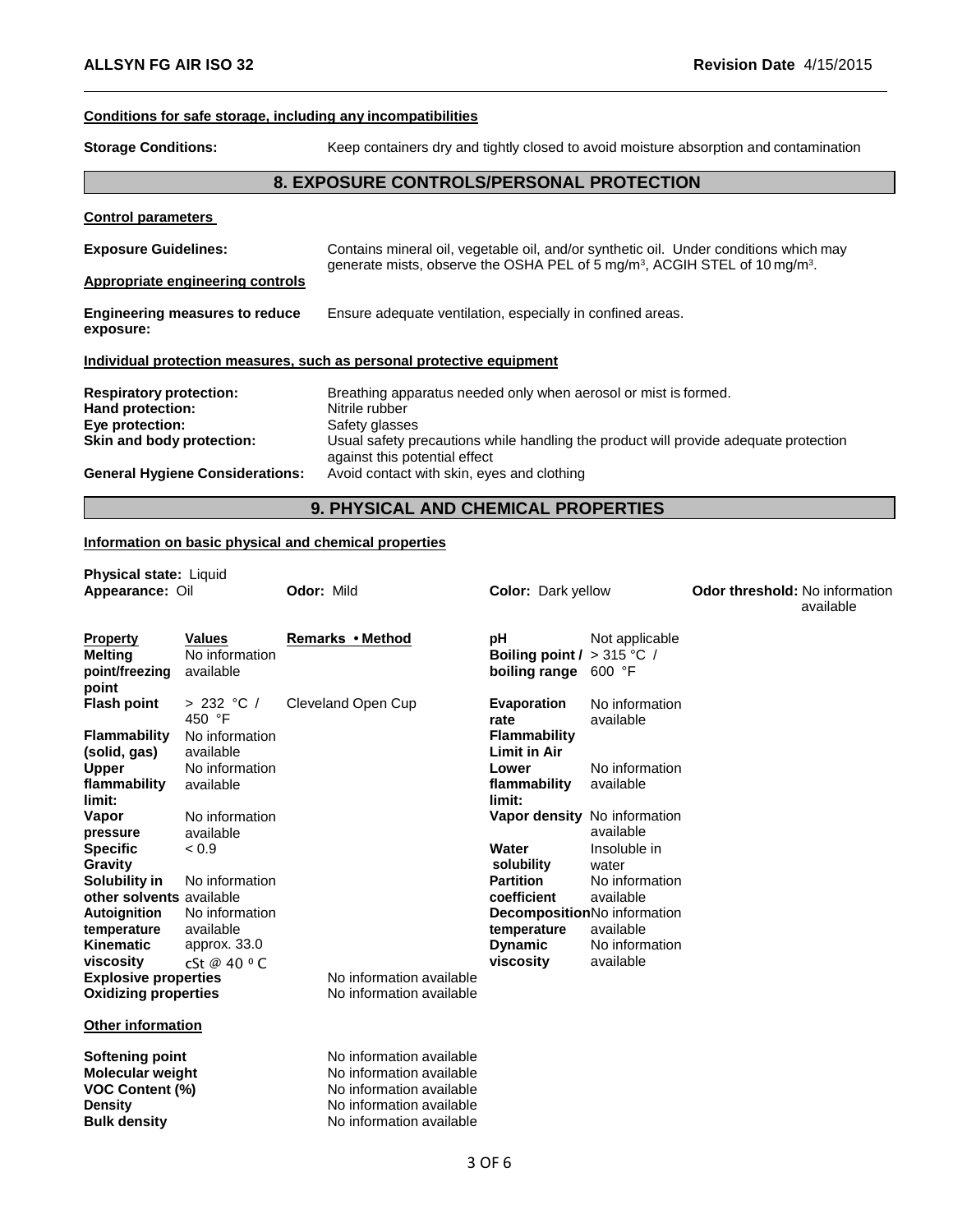## **10. STABILITY AND REACTIVITY**

### **Reactivity**  Not applicable

### **Chemical stability**

| Stability:<br><b>Possibility of Hazardous Reactions</b>                      | Stable under normal conditions           |  |
|------------------------------------------------------------------------------|------------------------------------------|--|
| <b>Possibility of Hazardous</b><br><b>Reactions:</b>                         | None under normal processing.            |  |
| Hazardous polymerization:                                                    | Hazardous polymerization does not occur. |  |
| <b>Conditions to avoid</b>                                                   |                                          |  |
| Conditions to avoid:<br><b>Hazardous Decomposition Products</b>              | No special storage conditions required   |  |
| <b>Hazardous Decomposition</b><br><b>Products:</b><br>Incompatible materials | None reasonably foreseeable              |  |
| Incompatible materials:                                                      | Oxidizing agents                         |  |
|                                                                              | <b>11. TOXICOLOGICAL INFORMATION</b>     |  |
| Information on likely routes of exposure                                     |                                          |  |

## **Product Information:** Product does not present an acute toxicity hazard based on known or supplied information **Eye contact:** May cause slight irritation. **Skin contact:** Substance does not generally irritate and is only mildly irritating to the skin. **Inhalation:** Avoid breathing vapors or mists. **Ingestion:** Ingestion may cause gastrointestinal irritation, nausea, vomiting and diarrhea.

### **Information on toxicological effects**

### **Delayed and immediate effects as well as chronic effects from short and long-term exposure**

| Sensitization:                   | No sensitization responses were observed.                                                                 |
|----------------------------------|-----------------------------------------------------------------------------------------------------------|
| <b>Mutagenic effects:</b>        | Did not show mutagenic or teratogenic effects in animal experiments.                                      |
| Carcinogenicity:                 | This product does not contain any carcinogens or potential carcinogens as listed by OSHA,<br>IARC or NTP. |
| <b>Reproductive toxicity:</b>    | This product does not contain any known or suspected reproductive hazards.                                |
| <b>STOT - Single Exposure:</b>   | None under normal use conditions.                                                                         |
| <b>STOT - Repeated Exposure:</b> | None under normal use conditions.                                                                         |
| <b>Aspiration hazard:</b>        | Not applicable.                                                                                           |

### **Numerical measures of toxicity - Product Information**

|                  | The following values are calculated based on chapter 3.1 of the GHS document. |
|------------------|-------------------------------------------------------------------------------|
| ATEmix (oral):   | 12003 mg/kg                                                                   |
| ATEmix (dermal): | 4801 mg/kg                                                                    |

## **12. ECOLOGICAL INFORMATION**

### **Ecotoxicity**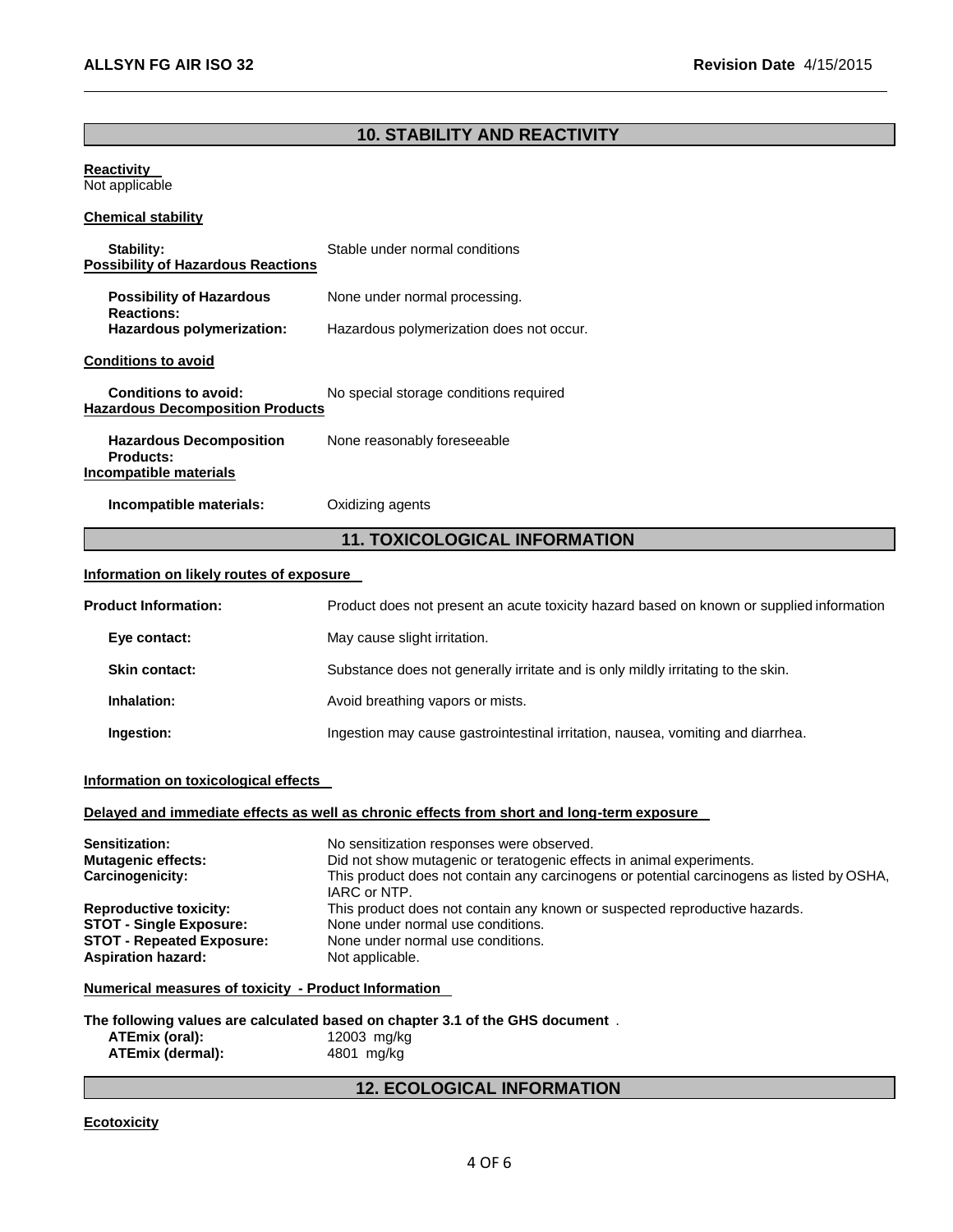No known hazards to the aquatic environment.

0.096% of the mixture consists of components(s) of unknown hazards to the aquatic environment

### **Persistence and degradability**

Readily biodegradable, according to appropriate OECD test.

### **Bioaccumulation**

No information available.

### **Mobility**

The product is insoluble and floats on water.

## **13. DISPOSAL CONSIDERATIONS**

### **Waste treatment methods**

**Disposal of wastes:** Disposal should be in accordance with applicable regional, national and local laws and regulations.

**Contaminated packaging:** Do not reuse container.

## **14. TRANSPORT INFORMATION**

**DOT:** Not Regulated by any means of transportation

## **15. REGULATORY INFORMATION**

| International Inventories |                                                                         |
|---------------------------|-------------------------------------------------------------------------|
| <b>TSCA:</b>              | Listed in TSCA                                                          |
| DSL:                      | All of the components in this product are listed in DSL                 |
| <b>EINECS/ELINCS:</b>     | This product complies with EINECS/ELINCS                                |
| <b>CHINA:</b>             | This product complies with China IECSC.                                 |
| <b>KECL:</b>              | This product complies with Korea KECL.                                  |
| <b>PICCS:</b>             | This product complies with Philippines PICCS.                           |
| AICS:                     | All the constituents of this material are listed on the Australian AICS |

### **Legend:**

**TSCA** - United States Toxic Substances Control Act Section 8(b) Inventory **DSL/NDSL** - Canadian Domestic Substances List/Non-Domestic Substances List **EINECS/ELINCS** - European Inventory of Existing Chemical Substances/European List of Notified Chemical Substances **ENCS** - Japan Existing and New Chemical Substances **IECSC** - China Inventory of Existing Chemical Substances **KECL** - Korean Existing and Evaluated Chemical Substances **PICCS** - Philippines Inventory of Chemicals and Chemical Substances

**AICS** - Australian Inventory of Chemical Substances

### **Federal Regulations**